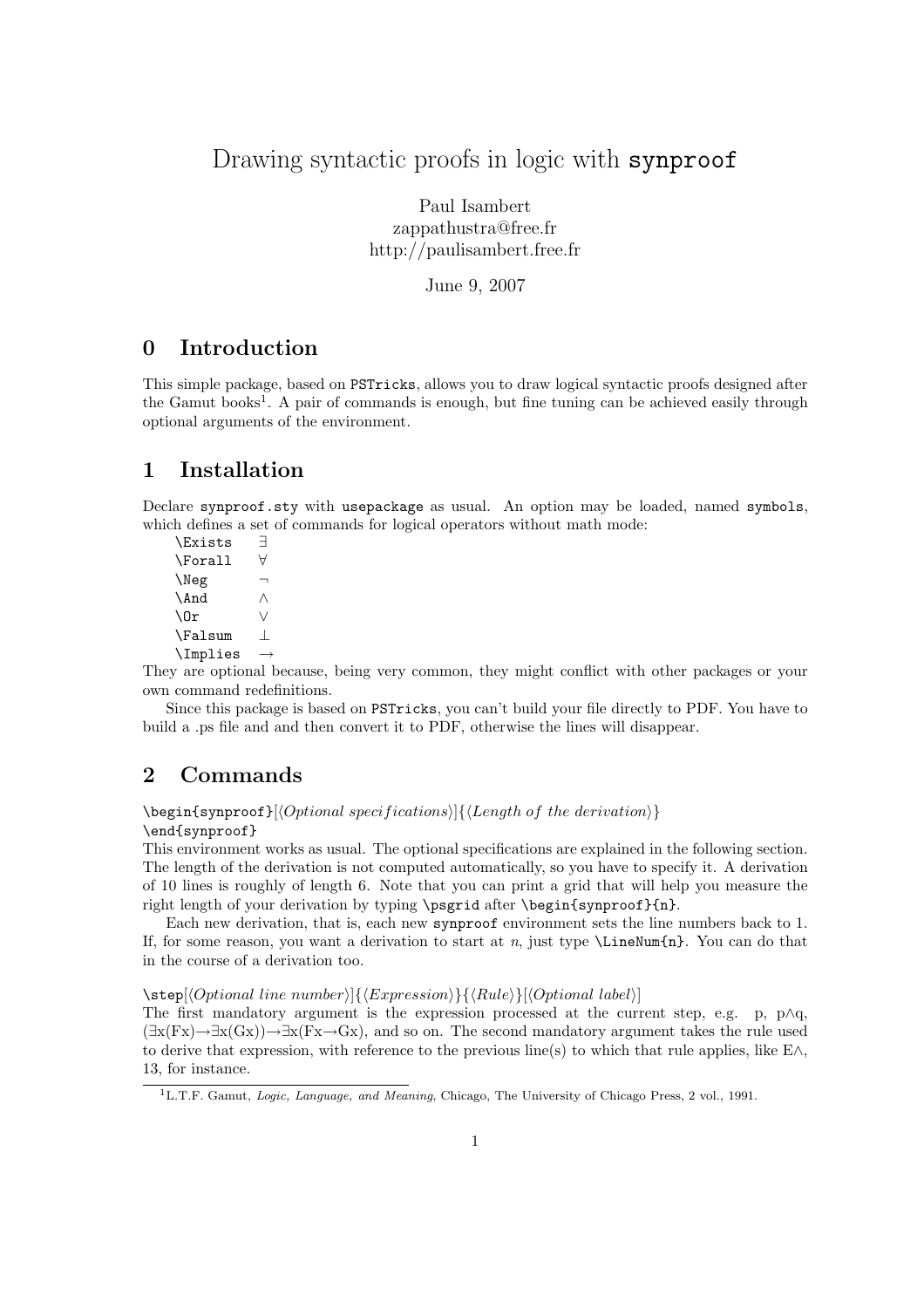The line number is optional and is automatically incremented. Thus, the the first optional argument may be specified at will. If not, the line number will be handled exactly. Note that if you enter a wrong line number, the counter won't follow you and will display the right ones if you let it take over the following lines. For instance, if you type \step[12]{p}{Assumption} at line 11 and \step{q}{Assumption} at line 12, then both lines will have number 12. If you need automatic numbering starting where you want to, use  $\Lambda$  ineNum{} as above.

Finally, the last optional argument is a label that may be used to refer to the current line in the rest of the derivation. When specifiyng the label, write its name with no backslash (e.g. \step{p\And q}{Assumption}[foo]), and when you call it, use a backslash followed by the label's name like a usual command (e.g.  $\step{p}{E\And, \foo}$ ). That label gives the number of the line where it was defined. If the number has been specified with the first optional argument, then the label will return that number, even if it's not the 'real' one. Note that you must create a new label every time. This is an obvious shortcoming, so when you're not completely lost in your derivation, you may write yourself the number of the line you want to refer to<sup>2</sup>.

We can already draw a simple derivation. For instance:

| 1. | $p\wedge q$               | Assumption   |
|----|---------------------------|--------------|
| 2. |                           | $E \wedge 1$ |
|    |                           | $E \wedge 1$ |
| 4. | Same line number as above |              |

```
\begin{synproof}{2.5}
\step{p\And q}{Assumption}[foo]
\step{p}{E\And, \foo}
\step[4]{q}{E\And, \foo}[fooo]
\step{Same line number as above}{\fooo}
\end{synproof}
```

```
\assumption
```
\assumend

Those two commands delimit the beginning and the end of an assumption. \assumption precedes the step which is assumed, and \assumend precedes the conclusion. For instance, we can prove  $\vdash p \rightarrow (q \rightarrow p)$ :

| 1.                            | p                                 | Assumption      |  |  |  |  |
|-------------------------------|-----------------------------------|-----------------|--|--|--|--|
| 2.                            | q                                 | Assumption      |  |  |  |  |
| 3.                            | p                                 | Rep, 1          |  |  |  |  |
| 4.                            | $q \rightarrow p$                 | $I \rightarrow$ |  |  |  |  |
| 5.                            | $p \rightarrow (q \rightarrow p)$ | $I \rightarrow$ |  |  |  |  |
| \begin{synproof}{3}           |                                   |                 |  |  |  |  |
| \assumption                   |                                   |                 |  |  |  |  |
| \step{p}{Assumption}[p]       |                                   |                 |  |  |  |  |
| \assumption                   |                                   |                 |  |  |  |  |
| \step{q}{Assumption}          |                                   |                 |  |  |  |  |
| \step{p}{Rep, \p}             |                                   |                 |  |  |  |  |
| \assumend                     |                                   |                 |  |  |  |  |
| \step{q\Implies p}{I\Implies} |                                   |                 |  |  |  |  |
| \assumend                     |                                   |                 |  |  |  |  |

<sup>&</sup>lt;sup>2</sup>Moreover, your label shouldn't conflict with an existing command. For instance, creating a label named par is a very bad idea, since \bar already exists. Writing your labels' names in uppercase is a simple way to avoid this.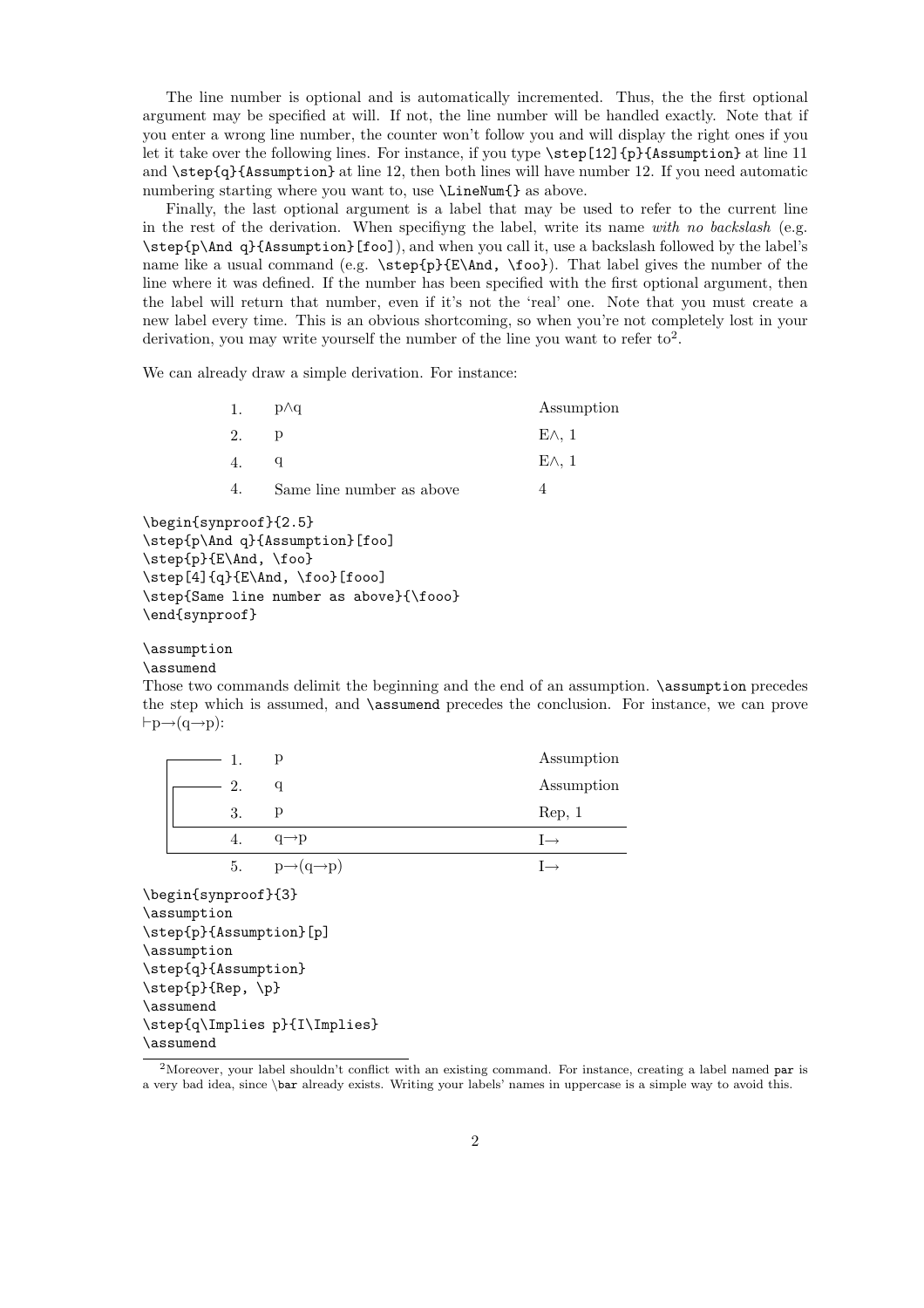### 3 Fine tuning

This section describes how the various dimensions of a derivation may be modified. The optional specifications of  $\begin{cases} \begin{array}{c} \text{else} \end{array} \end{cases}$  take the form of a list of key=value pairs. Default value is 0 for each. Negative values are allowed, and they don't need to be integers. Here are the parameters:

1 NumToEx sets the distance between the line number and the expression.

2 ExToRule sets the distance between the expression and the rule used to derive it.

3 OutLine sets the position of the outter (vertical) line relative to the line numbers.

4 LineSpace sets the distance between the (vertical) lines of embedded assumptions. You shouldn't increase LineSpace without decreasing OutLine (or increasing the latter without decreasing the former). Indeed, each embedded line has a position relative to the previous one. So everything depends upon the 'depth' of the assumption.

5 AssumeLine sets the length of the horizontal line which ends an assumption (more exactly, it sets the position of its ending point).

HorAlign allows you to move the entire derivation to the left or to the right.



Those specifications are local: they work in the current synproof environment, not beyond. If you want them to work for all subsequent environments, use  $\Set{\text{Stubim}}$  with the same key=value pairs, outside of any synproof environment of course (otherwise it will have a local effect again). Note that \SetDim is 'additive': if you write \SetDim{LineSpace=2} and then later \SetDim{LineSpace=1}, all subsequent derivations will have a space of length 3 between the assumption lines. On the other hand, if you write \SetDim{LineSpace=2} and then \SetDim{NumToEx=2}, LineSpace will keep its value 2. This works with the local specifications set with \begin{synproof} too. Thus, \SetDim{LineSpace=2} and then \begin{synproof}[LineSpace=1]{n} will create a derivation with 3 units between its assumption lines, although this additional unit won't affect subsequent derivations (since it has been added locally). Finally, you can reset all global specifications back to default with \ResetDim.

#### 4 Example

The next two pages show the derivation of  $\vdash (\exists x(Fx) \rightarrow \exists x(Gx)) \rightarrow \exists x(Fx \rightarrow Gx)$  and its code.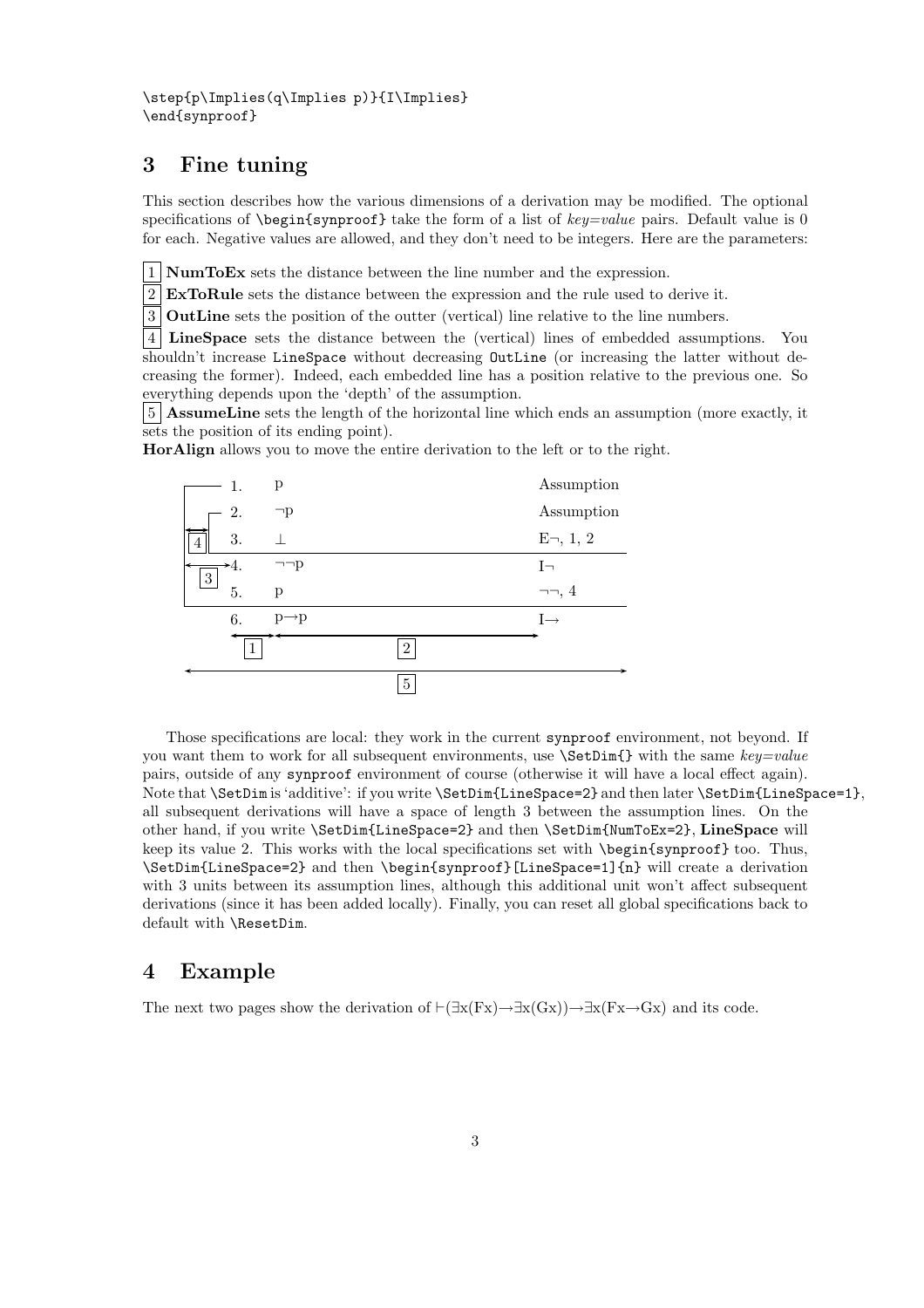|  | 1.  | $\exists x (Fx) \rightarrow \exists (Gx)$                                               | Assumption             |
|--|-----|-----------------------------------------------------------------------------------------|------------------------|
|  | 2.  | $\neg \exists x (Fx \rightarrow Gx)$                                                    | Assumption             |
|  | 3.  | $\neg(\text{Fa}\wedge\neg\text{Ga})$                                                    | Assumption             |
|  | 4.  | Fa                                                                                      | Assumption             |
|  | 5.  | $\neg Ga$                                                                               | Assumption             |
|  | 6.  | $Fa\wedge\neg Ga$                                                                       | I $\wedge$ , 4, 5      |
|  | 7.  | 丄                                                                                       | $E_{\Box}$ , 3, 6      |
|  | 8.  | $\neg\neg Ga$                                                                           | $I\neg$                |
|  | 9.  | Ga                                                                                      | $\neg\neg, 8$          |
|  | 10. | $Fa\rightarrow Ga$                                                                      | $I \rightarrow$        |
|  | 11. | $\exists x (Fx \rightarrow Gx)$                                                         | $I\exists$ , 10        |
|  | 12. | 上                                                                                       | $E\perp, 3, 11$        |
|  | 13. | $\neg\neg(Fa \wedge \neg Ga)$                                                           | $I_{\square}$          |
|  | 14. | $(Fa \wedge \neg Ga)$                                                                   | $\neg\neg, 13$         |
|  | 15. | $\neg Ga$                                                                               | $E \wedge$ , 14        |
|  | 16. | $\forall x(\neg Gx)$                                                                    | I $\forall$ , 15       |
|  | 17. | Fa                                                                                      | $E \wedge$ , 14        |
|  | 18. | $\exists x(Fx)$                                                                         | I $\exists$ , 17       |
|  | 19. | $\exists x(Gx)$                                                                         | $E \rightarrow 1, 18$  |
|  | 20. | Ga                                                                                      | Assumption             |
|  | 21. | $\neg Ga$                                                                               | $E\forall$ , 16        |
|  | 22. | $\perp$                                                                                 | $E_{\square}$ , 20, 21 |
|  | 23. | $Ga \rightarrow \perp$                                                                  | $I \rightarrow$        |
|  | 24. | $\perp$                                                                                 | $E\exists$ , 19, 23    |
|  | 25. | $\neg\neg \exists x (Fx \rightarrow Gx)$                                                | $I_{\square}$          |
|  | 26. | $\exists x (Fx \rightarrow Gx)$                                                         | $\neg\neg, 25$         |
|  | 27. | $(\exists x (Fx) \rightarrow \exists x (Gx)) \rightarrow \exists x (Fx \rightarrow Gx)$ | $I \rightarrow$        |